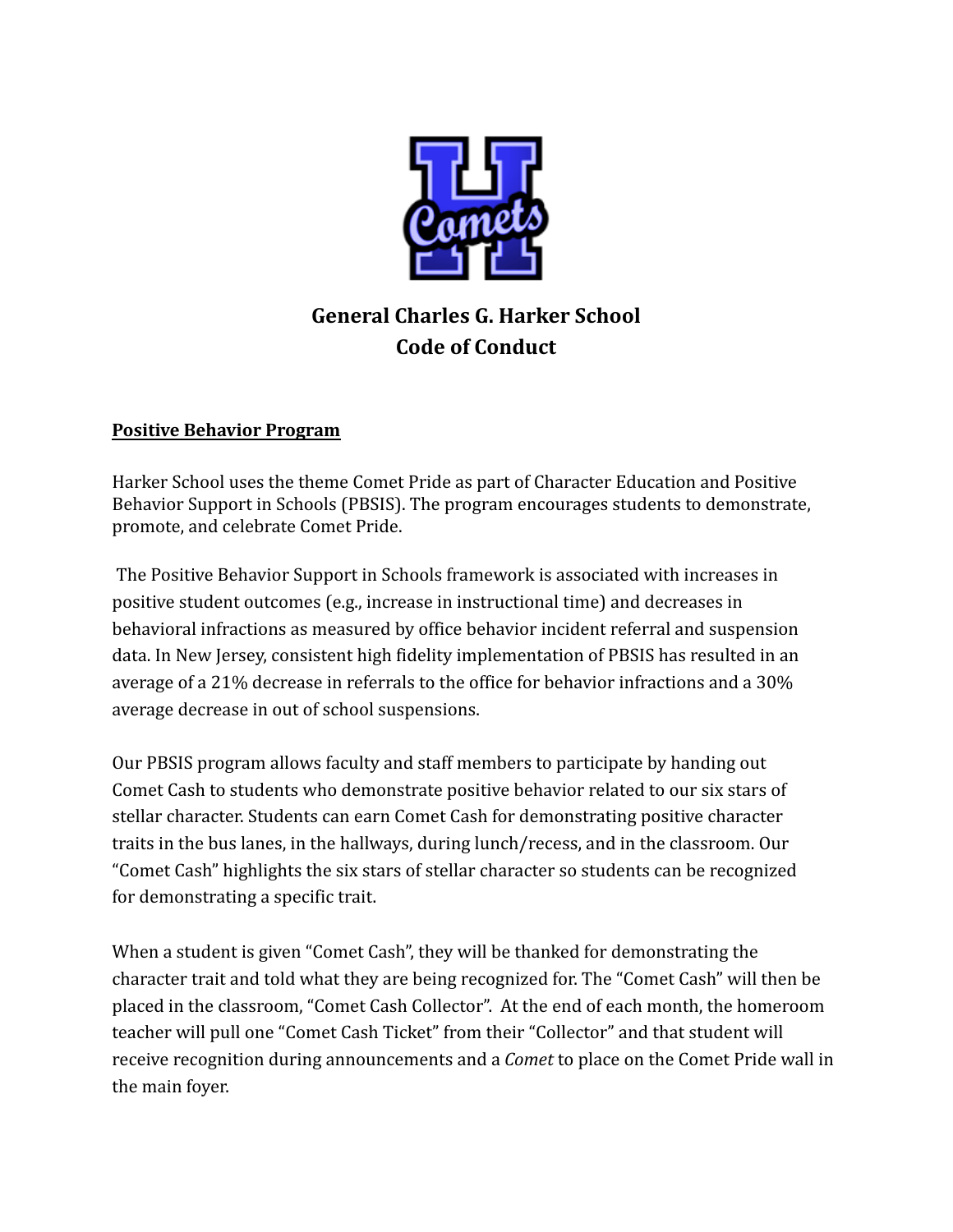After the "Comet Pride Award" recipients are chosen, each teacher will send their "Comet Cash" that has been collected for the month to the office. All of the "Comet Cash" will then be placed in a schoolwide "Comet Cash Collector". At the end of each week, one student's name is chosen from the "Comet Cash Collector" and that student is able to choose from a list of prizes.

For Stellar Comet recognition, at the end of each month, (beginning in October and ending in May) each grade level team will get together to choose one boy and one girl who has consistently demonstrated the six stars of stellar character. These students will receive a certificate, a small prize from the guidance counselor, will have their picture featured on the "Stellar Comets" wall, and will be recognized at a Board of Education Meeting.

Stellar Comets will also be given the opportunity to be involved in a variety of leadership opportunities throughout the year such as assisting with school tours, introducing guest speakers, and more.

While it is the hope of the administration that all students follow the rules and are able to earn "Comet Cash" and remain in Good Student Standing, there are times when rules are broken and consequences are needed. See below for a description of consequences.

### **Classroom Consequences for Violations of the School Rules**:

These consequences should be posted in every room for students to view, and should be adhered to by all staff (teachers and support staff).

- 1) Verbal warning or cue issued by teacher (should be documented- clipboard, dojo; this is at the teacher's discretion).
- 2) Possible relocation of students' seat or time out in another classroom.
- 3) Parent phone call/email addressing the conduct violation.
- 4) Teacher issued lunch detention.
- 5) Referral to I&RS Committee.
- 6) Referral to Guidance (if warranted) for repeated non-serious behaviors.
- 7) Referral to the main office.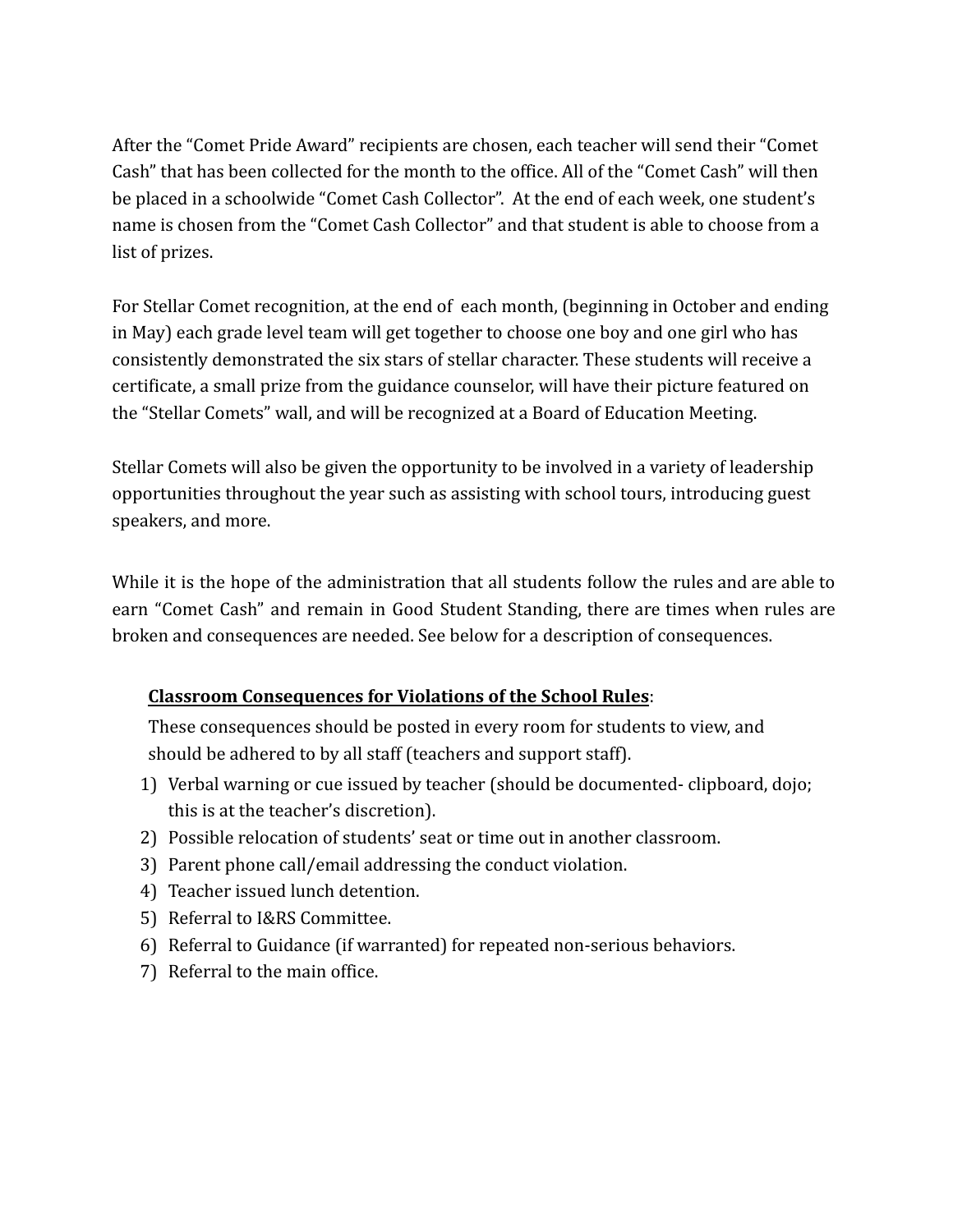#### **Administrative Consequences for Violations of the Code of Conduct:**

**Administrative Warning -** Student will have a conference with the building Vice Principal and the classroom teacher will contact the parent.

**Lunch Detention** - Student will forfeit his/her free lunch and recess time due to a behavior infraction. Student must report to the lunch detention site at his/her designated lunch time and will eat lunch in the detention area.

**After-School Detention** - A student who is assigned after-school detention will report to the Main Office at the close of the school day where the detention monitor will pick them up. Detention is served from 3:00 PM until 4:00 PM. A parent/guardian is responsible for providing transportation home from detention. The student will also be prohibited from participating in extracurricular or after-school activities on the day of his/her detention.

**Twilight Suspension** - A student who is assigned a twilight suspension will report to the proctor's room at dismissal. Twilight is served from 3:00 PM until 5:00 PM. A parent/guardian is responsible for providing transportation home from twilight. The student will also be prohibited from participating in extracurricular or after-school activities on the day of his/her twilight.

**In-School Suspension (ISS)** - A student who receives an internal suspension will remain in one supervised room or area for the entire school day and will not be allowed to leave the room or area without supervision. Upon arrival (8:25 AM) the student will report to the Main Office. The student will continue with assigned work and will eat lunch in the room or designated area until dismissal (3:00 PM).

**Out of School Suspension (OSS)** - A student assigned an external suspension is neither permitted to attend school nor be on school property for the duration of the suspension. Students are also prohibited from attending any school or district sponsored events that may occur during this time, and are prohibited from participating in extracurricular or after-school activities for the duration of the suspension. Every attempt will be made to provide the student with classwork during this time. Students are, however, responsible for making up all classwork, homework, tests and quizzes that were missed during their suspension.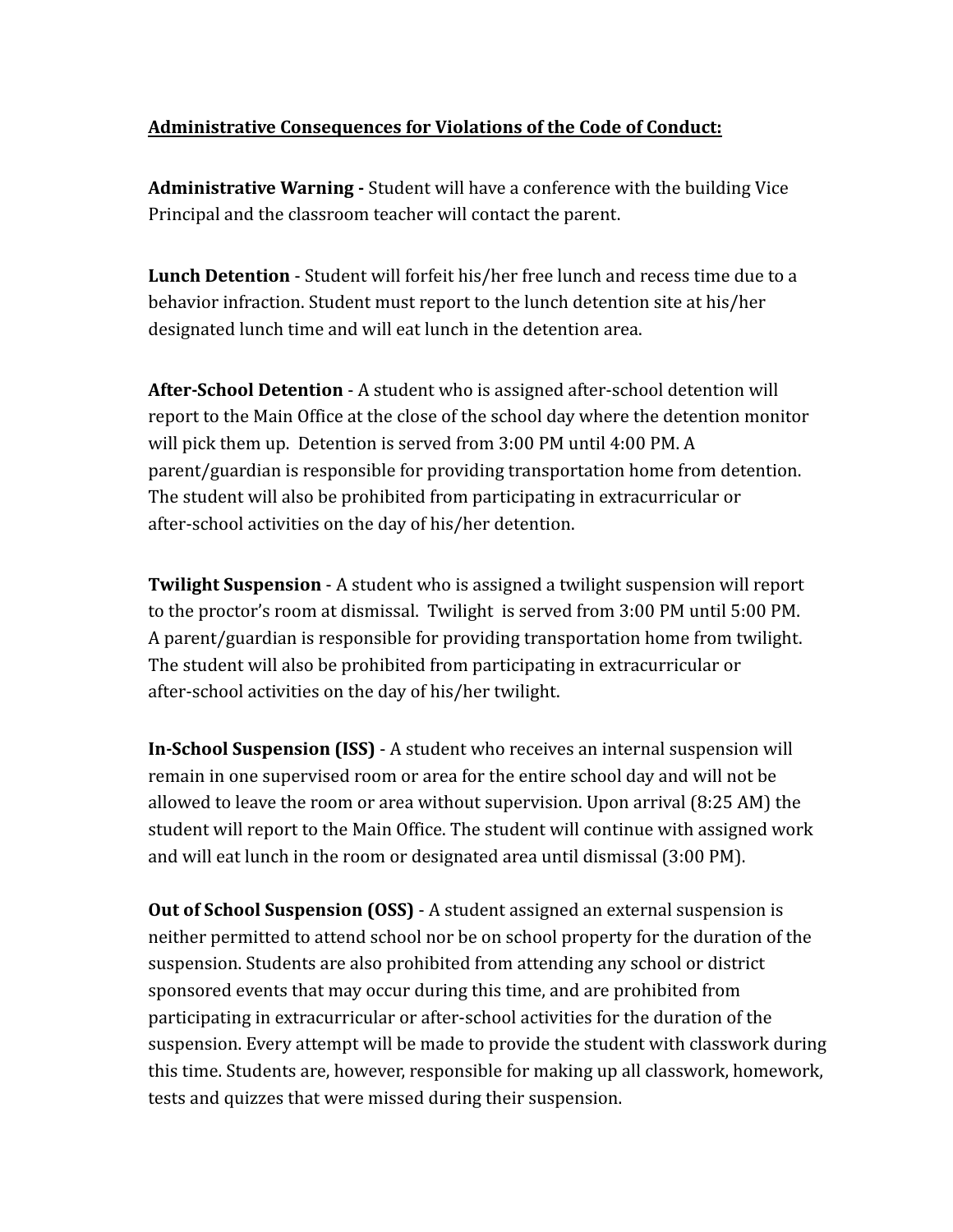**Good Student Standing** - Students who have lost Good Student Standing Status are not permitted to attend any extracurricular event or activity. "Extracurricular" is defined in this instance as any activity or event not essential to the student's progress toward mastery of the report card standards in a given Trimester in Language Arts, Math, Science, and Social Studies. This includes, but is not limited to: building wide parties, concerts, dances, clubs, sports, etc. Exceptions to any activity will only be at administrative discretion.

### **See below for CHS Student Code of Conduct Discipline Matrix and Covid 19/Distance Learning Addendum.**

### **Covid 19/Distance Learning Addendum**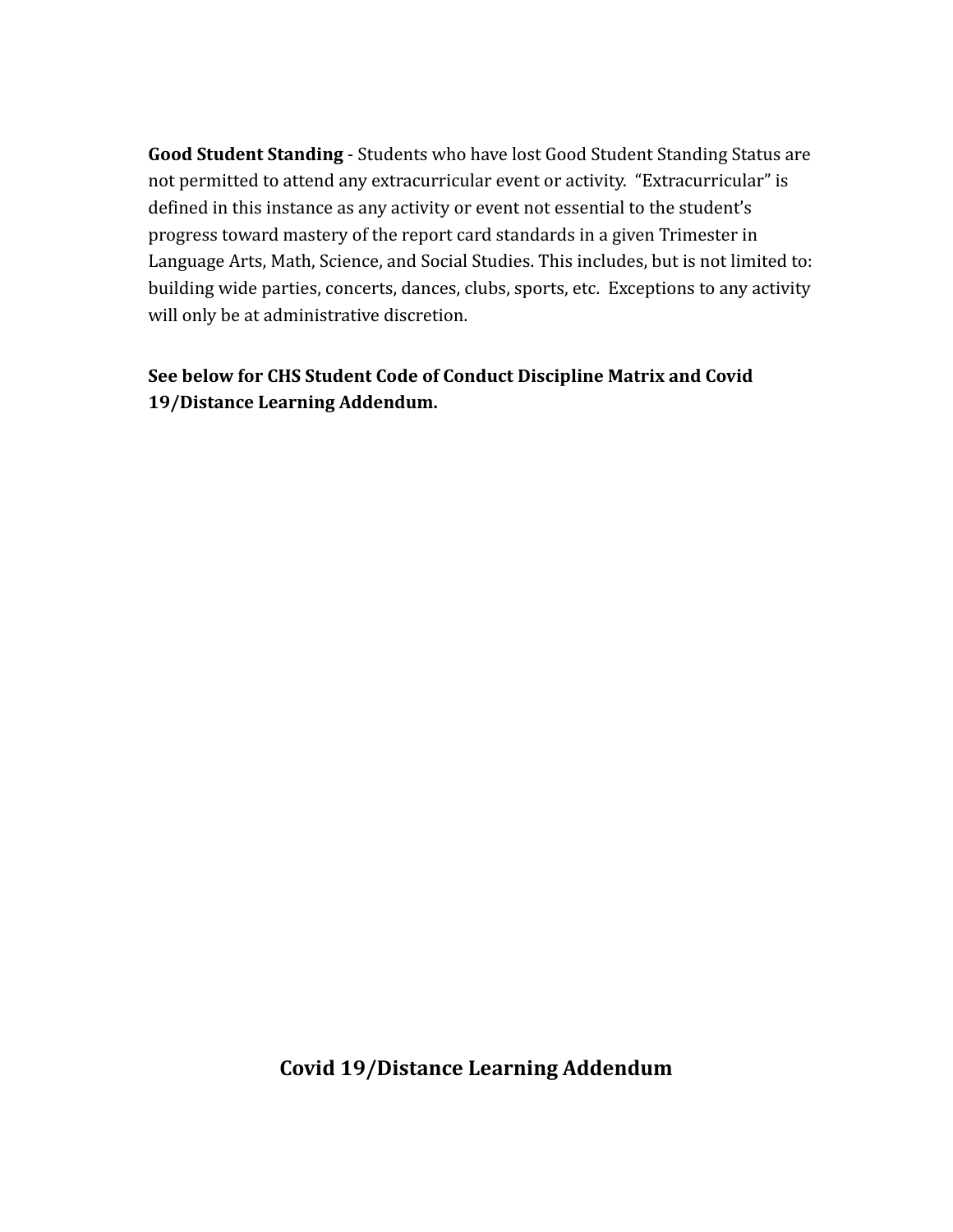# **Note: Due to the seriousness of the health and safety procedures put into place due to Covid 19, there will be no tolerance for infractions.**

| <b>Infraction</b>                                                                                                                  | <b>School Consequence</b>                                                                                                              | <b>Bus Consequence</b>                                                                                                             |
|------------------------------------------------------------------------------------------------------------------------------------|----------------------------------------------------------------------------------------------------------------------------------------|------------------------------------------------------------------------------------------------------------------------------------|
| Refusing to wear a mask in a<br>required area.                                                                                     | 1st Offense: Removal from class. Meeting with a<br>school counselor. Parent/Guardian called to pick<br>up the student.                 | 1st Offense: Loss of bus privilege for the next<br>in-school learning day. Meeting with a school<br>counselor.                     |
|                                                                                                                                    | 2nd Offense: Removal from class.<br>Parent/Guardian called to pick up the student.<br>The student will be placed on distance learning. | 2nd Offense: Loss of bus privilege for the<br>entirety of the hybrid schedule. The student<br>will be placed on distance learning  |
| Refusing to social distance in a<br>required area.                                                                                 | 1st Offense: Removal from class. Meeting with a<br>school counselor. Parent/Guardian called to<br>pick up the student.                 | 1st Offense: Loss of bus privilege for the next<br>in-school learning day. Meeting with a school<br>counselor.                     |
|                                                                                                                                    | 2nd Offense: Removal from class.<br>Parent/Guardian called to pick up the student.<br>The student will be placed on distance learning. | 2nd Offense: Loss of bus privilege for the<br>entirety of the hybrid schedule.                                                     |
| Intentionally touching, spitting or<br>coughing on another student.<br>Includes any acts deemed similar.                           | 1st Offense: Removal from class. Meeting with a<br>school counselor. Parent/Guardian called to pick<br>up the student.                 | 1st Offense: Loss of bus privilege for the next<br>in-school learning day. Meeting with a school<br>counselor.                     |
|                                                                                                                                    | 2nd Offense: Removal from class.<br>Parent/Guardian called to pick up the student.<br>The student will be placed on distance learning. | 2nd Offense: Loss of bus privilege for the<br>entirety of the hybrid schedule.                                                     |
| Destruction of PPE, plexiglass<br>barriers, social distancing markers,<br>signs or any items intended to keep<br>individuals safe. | 1st Offense: Removal from class. Meeting with a<br>school counselor. Parent/Guardian called to pick<br>up the student.                 | 1st Offense: Loss of bus privilege for the next<br>in-school learning day. Meeting with a school<br>counselor.                     |
|                                                                                                                                    | 2nd Offense: Removal from class.<br>Parent/Guardian called to pick up the student.<br>The student will be placed on distance learning. | 2nd Offense: Loss of bus privilege for the<br>entirety of the hybrid schedule.                                                     |
| Inappropriate comment either<br>written or verbal regarding face<br>coverings.                                                     | 1st Offense: Administrator contacts the<br>parent/guardian. The student makes<br>reparations.                                          | 1st Offense: Administrator contacts the<br>parent/guardian. The student makes<br>reparations.                                      |
|                                                                                                                                    | 2nd Offense: After School detention on next in<br>school learning day.                                                                 | 2nd: Offense: Loss of bus privilege on the<br>next in school learning day. (The student may<br>not ride the bus home on the day of |
|                                                                                                                                    | 3rd Offense: Student is placed in distance<br>learning                                                                                 | infraction.)<br>3rd Offense: Student is placed in distance<br>learning                                                             |

### **ONLY APPLICABLE IF DISTANCE LEARNING IS IN EFFECT.**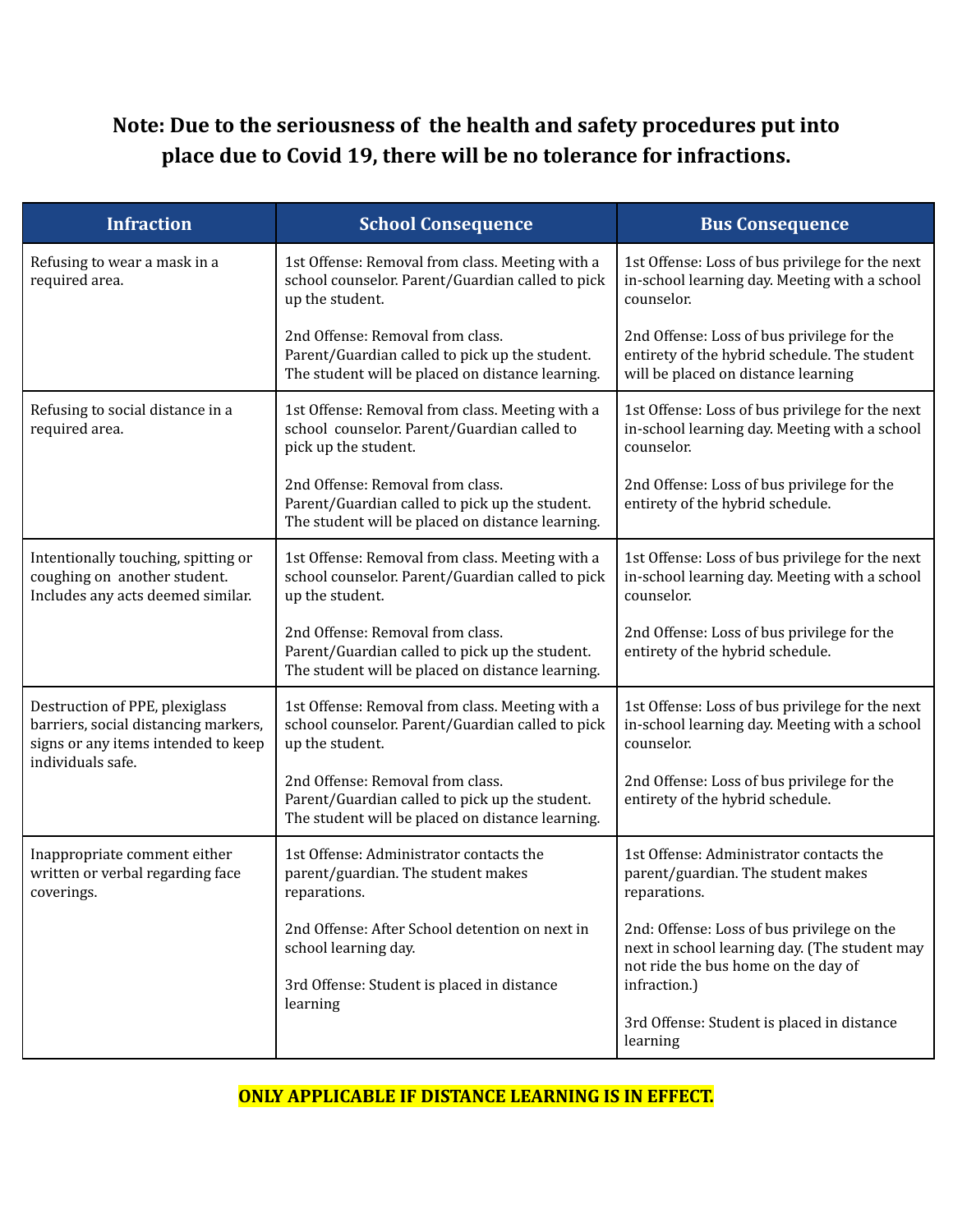| <b>Distance Learning</b><br><b>Infractions</b>                                                   | Consequence                                                                                                                                 |  |  |
|--------------------------------------------------------------------------------------------------|---------------------------------------------------------------------------------------------------------------------------------------------|--|--|
| <b>Destruction of District Provided</b><br>Chromebook                                            | Reparation for damage                                                                                                                       |  |  |
| Inappropriate comment either<br>written or verbal when in Google<br>Classroom or on Google Meet. | 1st Offense: Teacher contacts the parent/guardian. The student makes reparations.<br>Administration is notified.                            |  |  |
|                                                                                                  | 2nd Offense: Administration contacts the parent/guardian. After school detention for<br>the next in school learning day.                    |  |  |
|                                                                                                  | 3rd Offense: Administration contacts the parent/guardian. 1 Twilight suspension for<br>the next in school learning day.                     |  |  |
|                                                                                                  | 4th Offense: Parent/guardian meeting with administration. 2 Twilight suspensions for<br>next 2 in school learning days.                     |  |  |
|                                                                                                  | <b>All Virtual Learning Model Consequences:</b>                                                                                             |  |  |
|                                                                                                  | 1st Offense: Teacher contacts the parent/guardian.                                                                                          |  |  |
|                                                                                                  | 2nd Offense: Administration contacts the parent/guardian. Virtual Meeting with a<br>school counselor.                                       |  |  |
|                                                                                                  | 3rd Offense: In person meeting with parents and administration. Possible School<br>Resource Officer involvement.                            |  |  |
| <b>Insubordination during Google</b><br>Meet or while in Google                                  | 1st Offense: Teacher contacts the parent/guardian. The student makes reparations.<br>Administration is notified.                            |  |  |
| Classroom.                                                                                       | 2nd Offense: Administration contacts the parent/guardian. Meeting with a school<br>counselor. Detention on the next in school learning day. |  |  |
|                                                                                                  | 3rd Offense: Administration contacts the parent/guardian. Twilight suspension for the<br>next in school learning day.                       |  |  |
|                                                                                                  | 4th Offense: Parent/guardian meeting with administration. 2 Twilight suspensions for<br>next 2 In School Learning days.                     |  |  |
|                                                                                                  | <b>All Virtual Learning Model Consequences:</b>                                                                                             |  |  |
|                                                                                                  | 1st Offense: 1st Offense: Teacher contacts the parent/guardian.                                                                             |  |  |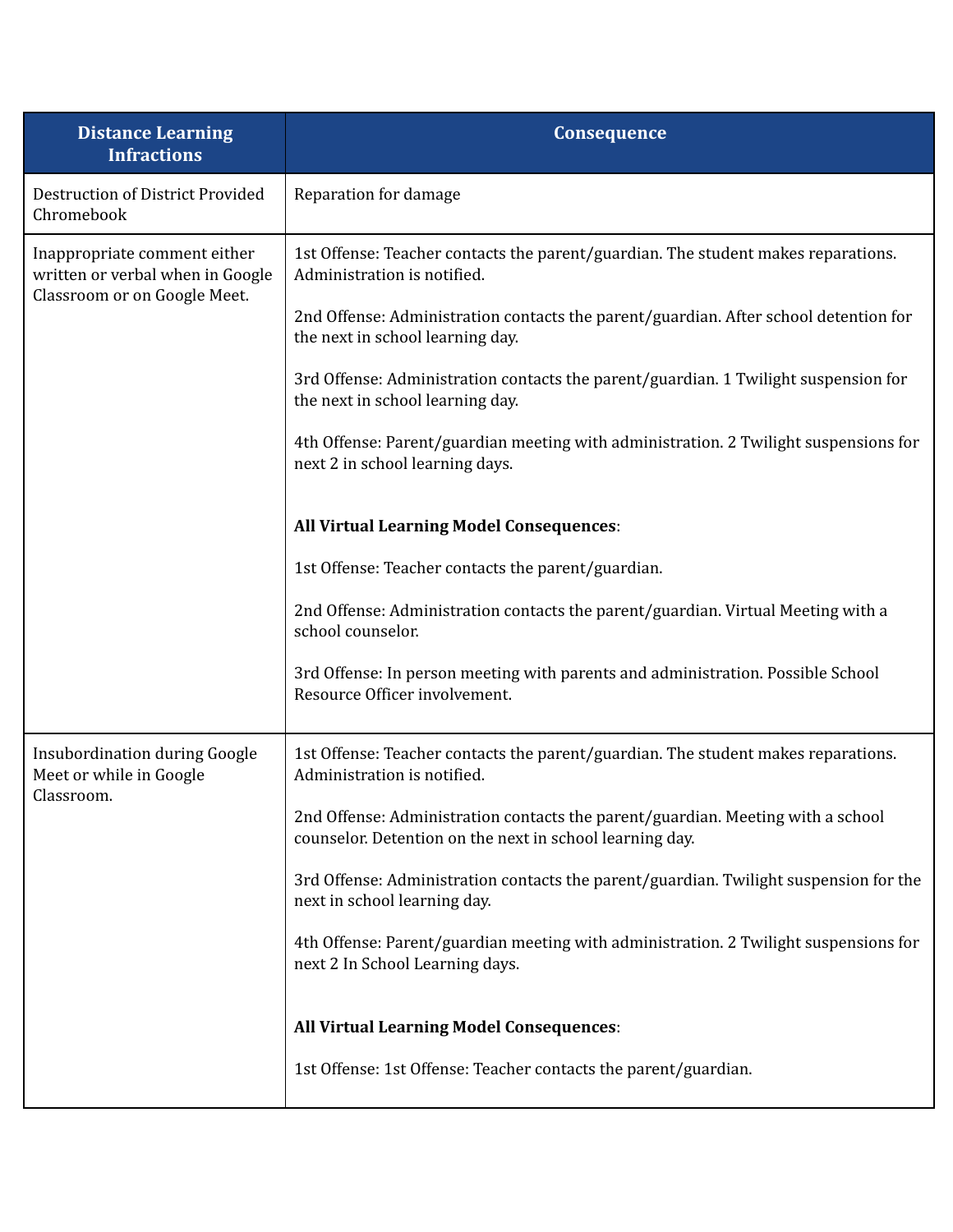|                                                                                                                                                                                                       | 2nd Offense: Administration contacts the parent/guardian. Virtual meeting with a<br>school counselor.<br>3rd Offense: In person meeting with parents and administration.                                                                                                                                                                                                                                                                                                                                                                                                                                                                                                                                                                                                                                      |
|-------------------------------------------------------------------------------------------------------------------------------------------------------------------------------------------------------|---------------------------------------------------------------------------------------------------------------------------------------------------------------------------------------------------------------------------------------------------------------------------------------------------------------------------------------------------------------------------------------------------------------------------------------------------------------------------------------------------------------------------------------------------------------------------------------------------------------------------------------------------------------------------------------------------------------------------------------------------------------------------------------------------------------|
| <b>Blatant</b> refusal to complete<br>Google Classroom assignments or<br>directives. (Not in relation to<br>connectivity issues, lack of<br>technology devices, or<br>parent/guardian work schedule.) | 1st Offense: Teacher contacts the parent/guardian.<br>2nd Offense: Administration contacts the parent/guardian. Meeting with a school<br>counselor. Detention on the next in school learning day to complete assignments.<br>3rd Offense: Administration contacts the parent/guardian. Twilight suspension on the<br>next in school learning day to complete assignments.<br>4th Offense: Parent/guardian meeting with administration. 2 Twilight suspensions for<br>the next 2 in school learning days to complete assignments.<br><b>All Virtual Learning Model Consequences:</b><br>1st Offense: 1st Offense: Teacher contacts the parent/guardian.<br>2nd Offense: Administration contacts the parent/guardian. Virtual meeting with a<br>school counselor.<br>3rd Offense: Truancy Officer is Contacted. |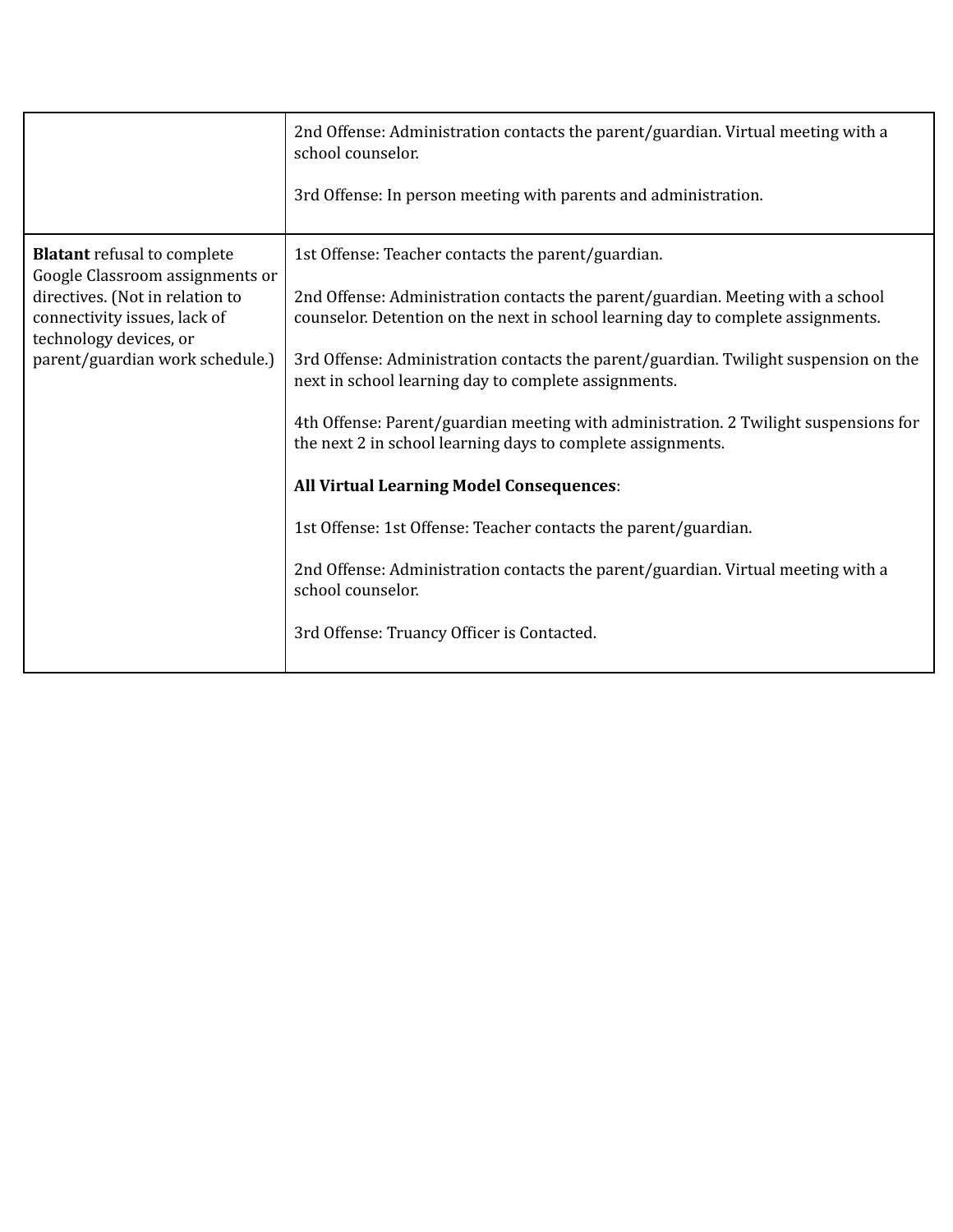# **CODE OF CONDUCT**

| <b>LEVEL 1 Infractions</b>                                                                                                                                                                                                    | <b>1st Offense</b>                                                                                                                                  | 2nd Offense                                                                                                                                                                                                         | <b>3rd Offense</b>                                                                                                                                                                                   |
|-------------------------------------------------------------------------------------------------------------------------------------------------------------------------------------------------------------------------------|-----------------------------------------------------------------------------------------------------------------------------------------------------|---------------------------------------------------------------------------------------------------------------------------------------------------------------------------------------------------------------------|------------------------------------------------------------------------------------------------------------------------------------------------------------------------------------------------------|
| <b>Unauthorized Food/Drink in Hall,</b><br><b>Gymnasium or Classrooms</b>                                                                                                                                                     | <b>Admin Warning</b><br>Parent contact by<br>teacher                                                                                                | Lunch/Recess Detention<br>Parent contact by<br>teacher<br>Infraction letter from<br>$\overline{\phantom{a}}$<br>administration                                                                                      | After-School Office Detention<br>Parent contact by phone<br>and infraction letter from<br>administration                                                                                             |
| <b>Cell Phone/ Electronics Violation</b><br>Including but not limited to:<br>cell phones, IPOD, IPAD, Smart<br>Watches<br>Includes minor infractions, (e.g.<br>Wearing headphones in the hallway,<br>texting, etc.)           | <b>Admin Warning</b><br>Parent contact by<br>teacher<br>Item will be confiscated<br>and parent/guardian will<br>be required to pick up at<br>school | Lunch/Recess Detention<br>Parent contact by<br>$\blacksquare$<br>teacher<br>Infraction letter from<br>administration<br>Item will be confiscated<br>and parent/guardian will<br>be required to pick up at<br>school | After-School Office Detention<br>Parent contact by phone<br>and infraction letter from<br>administration<br>Item will be confiscated and<br>parent/guardian will be<br>required to pick up at school |
| <b>Cell Phone/ Electronics Violation</b><br>Major infractions, such as playing<br>games during a lesson, videotaping,<br>etc.                                                                                                 | 2-3 days lunch Detention, ISS or<br>OSS depending on severity<br>Parent contact by phone<br>and infraction letter<br>from administration            | 2-4 days ISS or OSS depending on<br>severity<br>Parent contact by phone<br>and infraction letter<br>from administration                                                                                             | 4-5 days ISS or OSS depending on<br>severity<br>Parent contact by phone<br>and infraction letter from<br>administration                                                                              |
| <b>Violation of School Dress Code:</b><br>change of clothes will be required                                                                                                                                                  | <b>Admin Warning</b><br>Parent contact by<br>teacher                                                                                                | Lunch/Recess Detention<br>Parent contact by<br>$\blacksquare$<br>teacher<br>Infraction letter from<br>administration                                                                                                | After-School Office Detention<br>Parent contact by phone<br>$\overline{\phantom{a}}$<br>and infraction letter from<br>administration                                                                 |
| Inappropriate/ Unacceptable<br><b>Display of Affection</b>                                                                                                                                                                    | <b>Admin Warning</b><br>Parent contact by<br>teacher                                                                                                | Lunch/Recess Detention<br>Parent contact by<br>teacher<br>Infraction letter from<br>administration                                                                                                                  | After-School Office Detention<br>Parent contact by phone<br>and infraction letter from<br>administration                                                                                             |
| <b>Physical Aggression:</b><br>Including but not limited to:<br>Pushing, Shoving, Horseplay,<br>Rough recess play; not involving<br><i>injurious behavior</i><br>Injurious behavior will<br>result in Level 2<br>consequences | <b>Admin Warning</b><br>Parent contact by<br>teacher                                                                                                | Lunch/Recess Detention<br>Parent contact by<br>teacher<br>Infraction letter from<br>administration                                                                                                                  | After-School Office Detention<br>Parent contact by phone<br>and infraction letter from<br>administration                                                                                             |
| <b>Insubordination within</b><br>Classroom:<br>Refusal to complete classroom<br>assignments or directives                                                                                                                     | <b>Admin Warning</b><br>Parent contact by<br>teacher                                                                                                | Lunch/Recess Detention<br>Parent contact by<br>teacher<br>Infraction letter                                                                                                                                         | After-School Office Detention<br>Parent contact by phone<br>and infraction letter from<br>administration                                                                                             |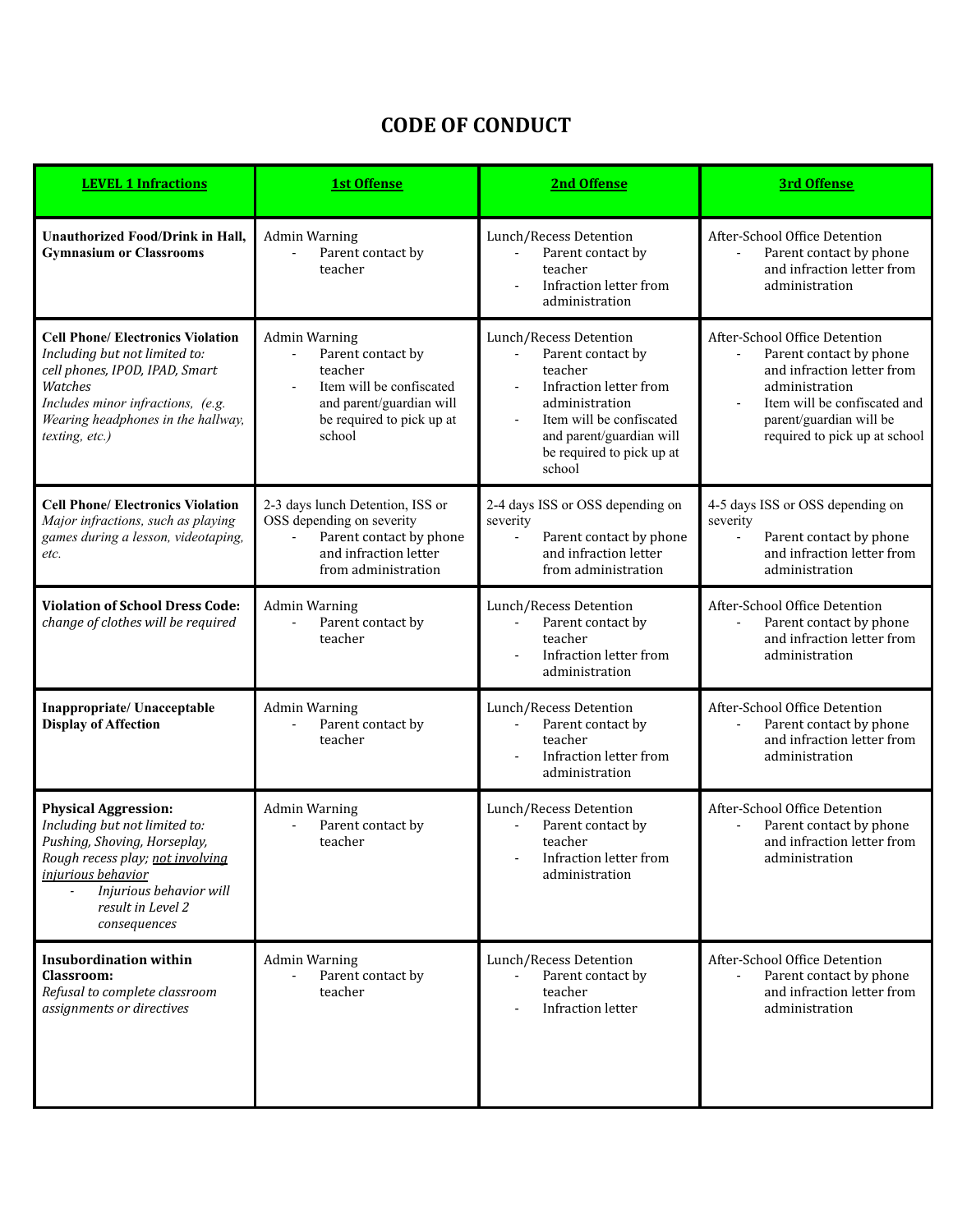| <b>LEVEL 1 Infractions</b>                                                                                                                                                                                           | <b>1st Offense</b>                                                                                                                                                                                                                         | 2nd Offense                                                                                                                                                                                                             | <b>3rd Offense</b>                                                                                                                                          |
|----------------------------------------------------------------------------------------------------------------------------------------------------------------------------------------------------------------------|--------------------------------------------------------------------------------------------------------------------------------------------------------------------------------------------------------------------------------------------|-------------------------------------------------------------------------------------------------------------------------------------------------------------------------------------------------------------------------|-------------------------------------------------------------------------------------------------------------------------------------------------------------|
| <b>Inappropriate Peer Interactions</b><br>via Tech:<br>Including but not limited to:<br>Texting, Social Media, Blogging.<br>*Can be subject to tier 3<br>consequence depending on the<br>nature of the interactions. | <b>Admin Warning</b><br>Parent contact by<br>÷,<br>teacher                                                                                                                                                                                 | Lunch/Recess Detention<br>Parent contact by<br>$\blacksquare$<br>teacher<br>Infraction letter from<br>$\sim$<br>administration                                                                                          | After-School Office Detention<br>Parent contact by phone<br>$\blacksquare$<br>and infraction letter from<br>administration                                  |
| <b>Cafeteria Violation - Failure to</b><br>follow rules and directives of<br>cafeteria staff/.                                                                                                                       | Administrative Warning/ 1-3 days of<br>Lunch Detention/ or ISS depending<br>on severity. Change of seating, if<br>necessary<br>Parent contact by<br>$\overline{\phantom{a}}$<br>teacher and/or<br>infraction letter from<br>administration | 1-3 days of lunch detention, after<br>school detention or ISS depending<br>on severity. Change of seating, if<br>necessary<br>Parent contact by phone<br>$\blacksquare$<br>and infraction letter<br>from administration | 3-5 days ISS/OSS. Change of seating,<br>if necessary<br>Parent contact by phone<br>$\overline{\phantom{a}}$<br>and infraction letter from<br>administration |
| <b>General Disrespect:</b><br>Student To Student: Name Calling,<br>Taunting, Teasing                                                                                                                                 | <b>Admin Warning</b><br>Parent contact by<br>$\overline{a}$<br>teacher                                                                                                                                                                     | Lunch/Recess Detention<br>Parent contact by<br>teacher<br>Infraction letter from<br>administration                                                                                                                      | After-School Office Detention<br>Parent contact by phone<br>and infraction letter from<br>administration                                                    |
| <b>General Misconduct:</b><br>Including but not limited to:<br>Running in the hallways,<br>screaming in classroom, hallway,<br>or bathroom.                                                                          | <b>Admin Warning</b><br>Parent contact by<br>teacher                                                                                                                                                                                       | Lunch/Recess Detention<br>Parent contact by<br>$\mathcal{L}^{\mathcal{L}}$<br>teacher<br>Infraction letter from<br>÷,<br>administration                                                                                 | After-School Office Detention<br>Parent contact by phone<br>and infraction letter from<br>administration                                                    |
| <b>Academic Honesty Violation:</b><br>Minor-Homework, classwork,<br>and any other assignment<br>designated by the teacher as a<br>minor assignment.                                                                  | <b>Admin Warning</b><br>Shall serve as<br>$\overline{\phantom{0}}$<br>documentation of reduced<br>scores in BTSL; teacher<br>contacts parent/guardian;<br>Teacher-level warning<br>documented.                                             | Lunch/Recess Detention<br>Parent contact by<br>$\blacksquare$<br>teacher<br>Infraction letter from<br>$\blacksquare$<br>administration                                                                                  | After-School Office Detention<br>Parent contact by phone<br>and infraction letter from<br>administration                                                    |
| <b>Altercation - Verbal</b><br>A noisy argument or disagreement                                                                                                                                                      | <b>Admin Warning</b><br>Parent contact by<br>teacher                                                                                                                                                                                       | 1-3 days of lunch detention or after<br>School detention dependending on<br>severity<br>Parent contact by phone<br>$\frac{1}{2}$<br>and infraction letter<br>from administration                                        | Severity will determine ISS or OSS<br>and the number of days.<br>Parent contact by phone<br>and infraction letter from<br>administration                    |
| <b>Transportation Referral</b>                                                                                                                                                                                       | <b>Admin Warning</b><br>Parent contact by<br>$\overline{a}$<br>teacher                                                                                                                                                                     | 1-2 After School Detention(s)<br>Parent contact by<br>$\overline{\phantom{a}}$<br>teacher<br>Infraction letter from<br>administration                                                                                   | 1 Day Bus Suspension<br>Parent contact by phone<br>$\overline{a}$<br>and infraction letter from<br>administration                                           |
| ANY ACT DEEMED SIMILAR                                                                                                                                                                                               | <b>Admin Warning</b><br>Parent contact by<br>teacher                                                                                                                                                                                       | 1-2 After School Detention(s) or<br>1-2 lunch/recess detention(s)<br>Parent contact by phone<br>and infraction letter                                                                                                   | After-School Office Detention<br>Parent contact by phone<br>and infraction letter from<br>administration                                                    |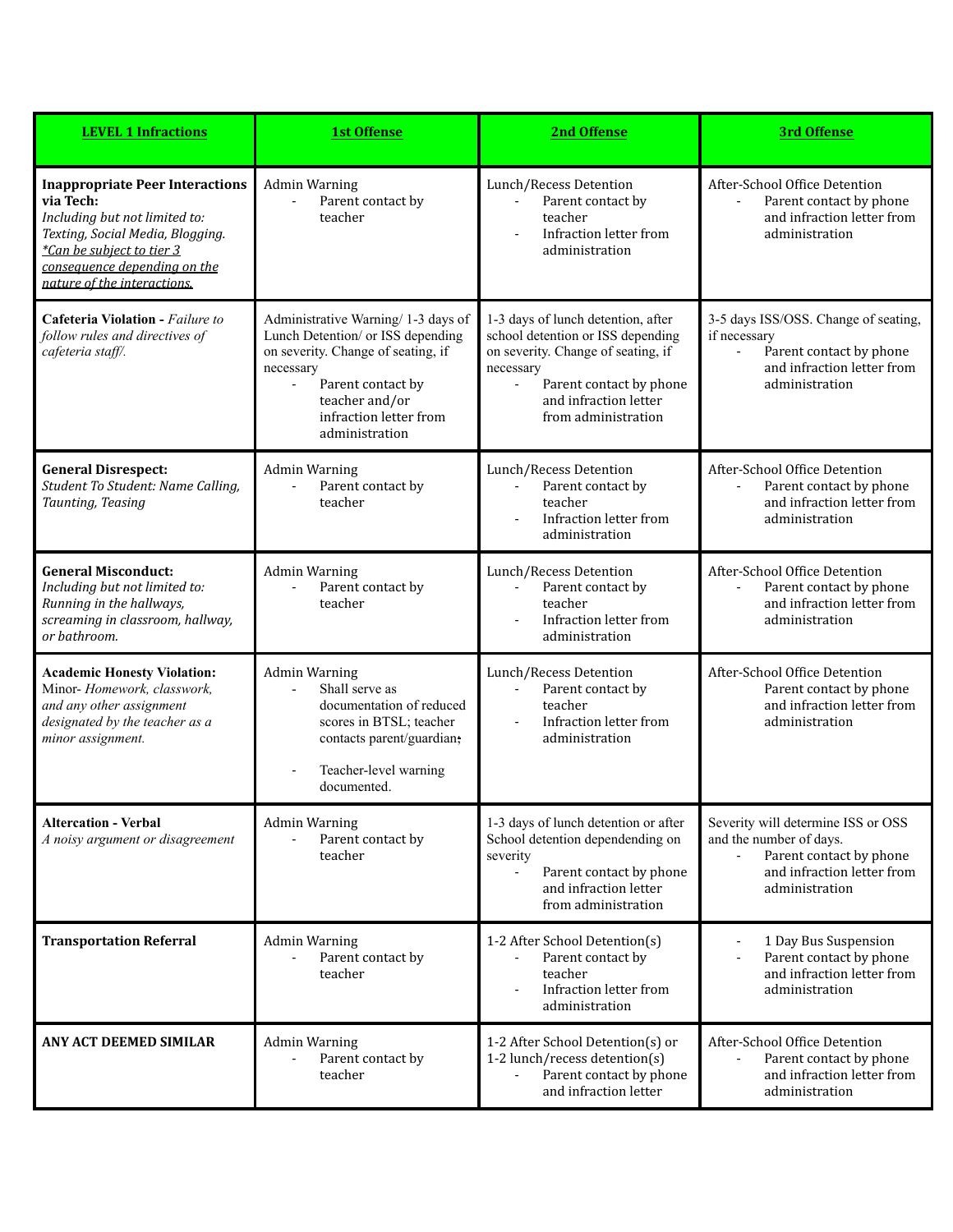| <b>LEVEL 2 Infractions</b>                                                                                                                                                                              | <b>1st Offense</b>                                                                                                                   | <b>2nd Offense</b>                                                                                                            | <b>3rd Offense</b>                                                                                                                                 |
|---------------------------------------------------------------------------------------------------------------------------------------------------------------------------------------------------------|--------------------------------------------------------------------------------------------------------------------------------------|-------------------------------------------------------------------------------------------------------------------------------|----------------------------------------------------------------------------------------------------------------------------------------------------|
| <b>Missed Office Lunch/Recess or</b><br><b>After-School Detention</b>                                                                                                                                   | After-School Office Detention<br>Parent contact by phone<br>and infraction letter from<br>administration                             | 2 After-School Office Detentions<br>Parent contact by phone<br>and infraction letter<br>from administration                   | <b>Twilight Suspension</b><br>$(2:50-5:00)$<br>Parent contact by phone<br>$\overline{a}$<br>and infraction letter from<br>administration           |
| Forging/Altering:<br>Parent signature on School<br><b>Documents</b><br>Including but not limited to: Daily<br>Classroom Notes, Permission Slips,<br><b>Parent Communication Notes,</b><br>Tests/Quizzes | After-School Office Detention<br>Parent contact by phone<br>and infraction letter from<br>administration                             | 2 After-School Office Detentions<br>Parent contact by phone<br>and infraction letter<br>from administration                   | <b>Twilight Suspension</b><br>$(2:50-5:00)$<br>Parent contact by phone<br>$\overline{\phantom{a}}$<br>and infraction letter from<br>administration |
| Insubordination:<br>Defiance of staff or admin<br>directive including lying.                                                                                                                            | After-School Office Detention<br>Parent contact by phone<br>$\overline{\phantom{a}}$<br>and infraction letter from<br>administration | 2 After-School Office Detentions<br>Parent contact by phone<br>$\blacksquare$<br>and infraction letter<br>from administration | <b>Twilight Suspension</b><br>$(2:50-5:00)$<br>Parent contact by phone<br>$\blacksquare$<br>and infraction letter from<br>administration           |
| <b>Inappropriate Language:</b><br>Spoken, Written, Gesture:<br>Profanity, Racial Slurs, Vulgar<br>Language, Middle Finger                                                                               | After-School Office Detention<br>Parent contact by phone<br>and infraction letter from<br>administration                             | 2 After-School Office Detentions<br>Parent contact by phone<br>and infraction letter<br>from administration                   | <b>Twilight Suspension</b><br>$(2:50-5:00)$<br>Parent contact by phone<br>and infraction letter from<br>administration                             |
| <b>Defacing/Misuse of School</b><br><b>Property:</b><br>Including but not limited to:<br>Walls, desks, chairs, bathroom.                                                                                | After-School Office Detention<br>Parent contact by phone<br>and infraction letter from<br>administration                             | 2 After-School Office Detentions<br>Parent contact by phone<br>$\blacksquare$<br>and infraction letter<br>from administration | <b>Twilight Suspension</b><br>$(2:50-5:00)$<br>Parent contact by phone<br>$\blacksquare$<br>and infraction letter from<br>administration           |
| <b>Incitement to Fight</b>                                                                                                                                                                              | After-School Office Detention<br>Parent contact by phone<br>and infraction letter from<br>administration                             | 2 After-School Office Detentions<br>Parent contact by phone<br>and infraction letter<br>from administration                   | <b>Twilight Suspension</b><br>$(2:50-5:00)$<br>Parent contact by phone<br>and infraction letter from<br>administration                             |
| Obscene, Vulgar, or<br>Inappropriate<br>Materials/Objects in School                                                                                                                                     | After-School Office Detention<br>Parent contact by phone<br>and infraction letter from<br>administration                             | 2 After-School Office Detentions<br>Parent contact by phone<br>and infraction letter<br>from administration                   | <b>Twilight Suspension</b><br>$(2:50-5:00)$<br>Parent contact by phone<br>and infraction letter from<br>administration                             |
| <b>Academic Honesty Violation</b><br>Major- Quizzes, tests, lab<br>reports, essays, research<br>projects, and any other<br>assignments designated by the<br>teacher as a major assignment.              | 1 Lunch Detention<br>Shall serve as documentation of<br>reduced scores in BTSL<br>Parent contact by teacher                          | 2 After-School Office Detention s<br>Parent contact by phone<br>and infraction letter<br>from administration                  | <b>Twilight Suspension</b><br>$(2:50-5:00)$<br>Parent contact by phone<br>and infraction letter from<br>administration                             |
| <b>LEVEL 2 Infractions</b>                                                                                                                                                                              | <b>1st Offense</b>                                                                                                                   | <b>2nd Offense</b>                                                                                                            | <b>3rd Offense</b>                                                                                                                                 |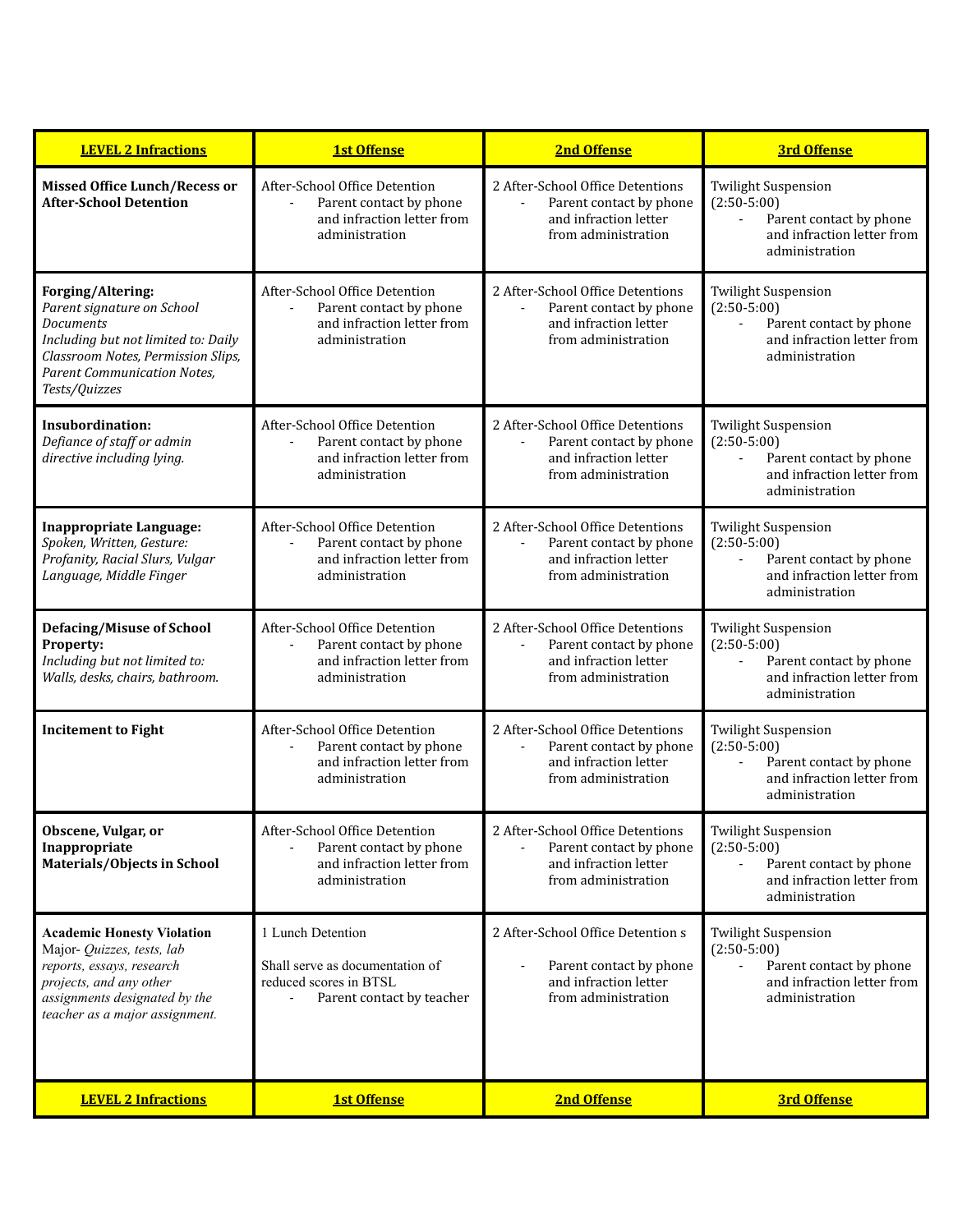| <b>Cut Office Assigned Lunch or</b><br><b>After School Detention</b><br>* Note: Detentions will not be<br>rescheduled unless the student is<br>absent or approval obtained by<br>Administration. Approvals will only<br>be granted for documented<br>emergencies (death in family,<br>documented illness, etc). Parent<br>will need to bring in documentation<br>of emergency in order for the<br>student to be rescheduled.                                                                                                                       | 1 additional After School Detention<br>(beyond what was originally<br>assigned)<br>Parent contact by<br>administration                                                                                                                                                                             | 1 day ISS<br>Parent contact by phone<br>and infraction letter<br>from administration                                                                                                                                                                                                         | 3 days ISS/OSS<br>Parent contact by phone<br>and infraction letter from<br>administration                                                                                                                                                                                                     |
|----------------------------------------------------------------------------------------------------------------------------------------------------------------------------------------------------------------------------------------------------------------------------------------------------------------------------------------------------------------------------------------------------------------------------------------------------------------------------------------------------------------------------------------------------|----------------------------------------------------------------------------------------------------------------------------------------------------------------------------------------------------------------------------------------------------------------------------------------------------|----------------------------------------------------------------------------------------------------------------------------------------------------------------------------------------------------------------------------------------------------------------------------------------------|-----------------------------------------------------------------------------------------------------------------------------------------------------------------------------------------------------------------------------------------------------------------------------------------------|
| <b>Cut Teacher Assigned Lunch</b><br><b>Detention</b>                                                                                                                                                                                                                                                                                                                                                                                                                                                                                              | 1 day lunch detention (beyond what<br>was originally assigned).<br>Parent contact by teacher                                                                                                                                                                                                       | 1 half day ISS<br>Parent contact by phone<br>and infraction letter<br>from administration                                                                                                                                                                                                    | 1 day ISS<br>Parent contact by phone<br>and infraction letter from<br>administration                                                                                                                                                                                                          |
| <b>Dress Code Violation</b><br>Refusal to remove item or change<br>clothing as requested will be<br>considered "Insubordination" - See<br>discipline code.<br>This includes: undergarments<br>showing, yoga pants, spaghetti strap<br>tops, strapless tops, tank tops,<br>excessive visible cleavage, shorts<br>that do not meet fingertip length,<br>mid-drift visible, rude or<br>inappropriate themes, wearing<br>hoodies with the hood up in the<br>building, etc. Refer to the handbook<br>for specific examples of dress code<br>violations. | <b>Administrative Warning</b><br>Student will be requested to<br>change/remove the inappropriate item<br>If alternate clothing is unavailable in<br>school, a parent/guardian will be<br>contacted and the student will be<br>placed in the nurse's office until<br>his/her attire can be changed. | 1-2 lunch detentions<br>Student will be requested to<br>change/remove the inappropriate<br>item<br>If alternate clothing is unavailable<br>in school, a parent/guardian will be<br>contacted and the student will be<br>placed in the nurse's office until<br>his/her attire can be changed. | 1 twilight suspension<br>Student will be requested to<br>change/remove the inappropriate<br>item<br>If alternate clothing is unavailable in<br>school, a parent/guardian will be<br>contacted and the student will be<br>placed in the nurse's office until<br>his/her attire can be changed. |
| <b>Inappropriate Conduct in Lunch</b><br>or After School Detention                                                                                                                                                                                                                                                                                                                                                                                                                                                                                 | 1/2 Day ISS<br>Parent contact by<br>administration                                                                                                                                                                                                                                                 | 1 Day ISS<br>Parent contact by phone<br>and infraction letter<br>from administration                                                                                                                                                                                                         | 1 Day OSS<br>Parent contact by phone<br>and infraction letter from<br>administration                                                                                                                                                                                                          |
| <b>Inappropriate Conduct in In</b><br><b>School Suspension (ISS)</b>                                                                                                                                                                                                                                                                                                                                                                                                                                                                               | 1 Day OSS<br>Parent contact by phone<br>and infraction letter from<br>administration                                                                                                                                                                                                               | 2 days OSS<br>Parent contact by phone<br>and infraction letter<br>from administration                                                                                                                                                                                                        | 3 days OSS<br>Parent contact by phone<br>and infraction letter from<br>administration                                                                                                                                                                                                         |

| <b>EVEI</b> |  |  |
|-------------|--|--|
|-------------|--|--|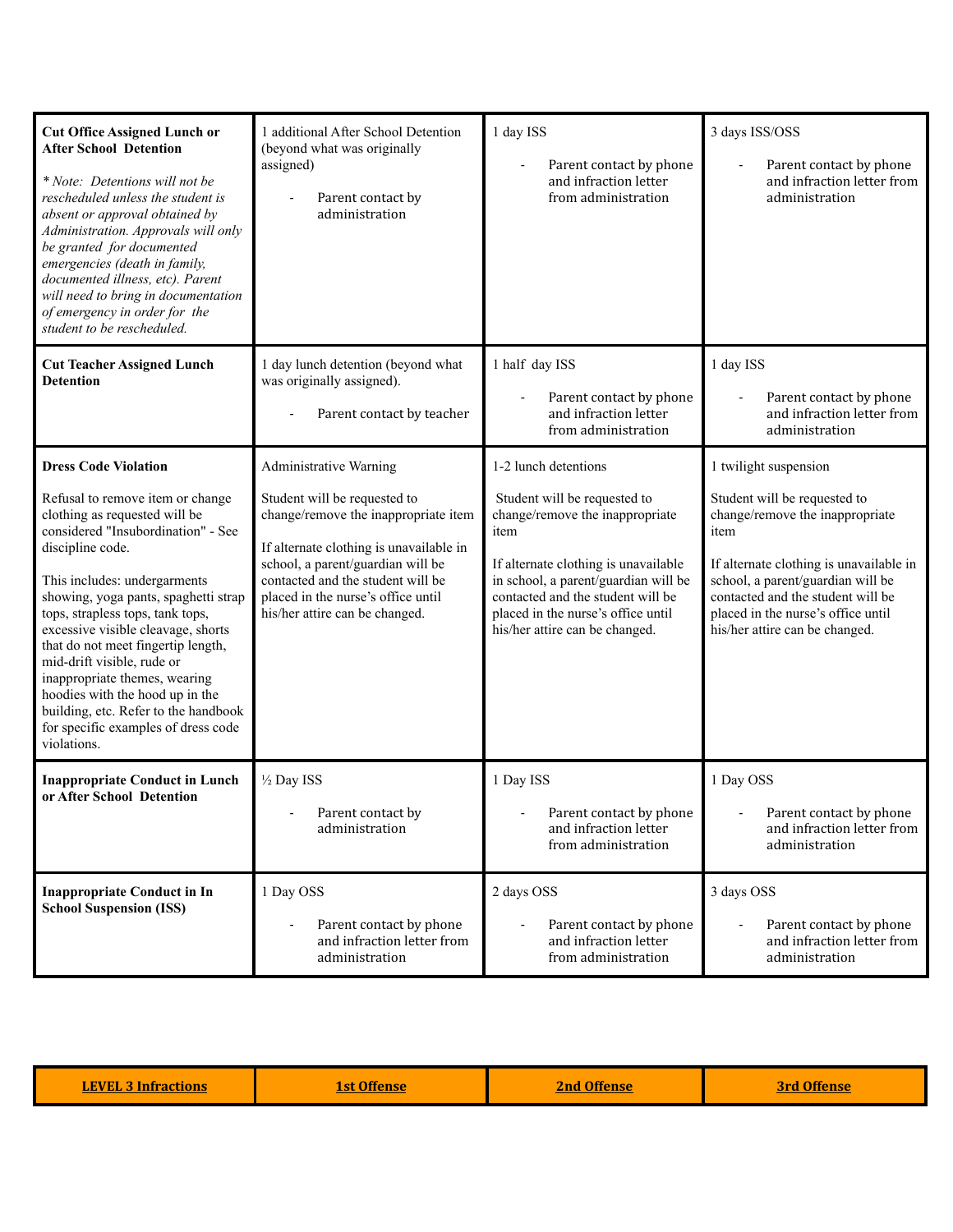| <b>Violation of Academic Integrity:</b><br>Assessments and Homework                                                                                                                 | Twilight Suspension (3:00-5:00)<br>Parent contact by phone<br>and infraction letter from<br>administration | 1/2 Day ISS<br>8:30-11:30 or<br>11:30-2:30<br>Parent contact by<br>$\blacksquare$<br>phone and infraction<br>letter from<br>administration           | Full Day ISS<br>Parent contact by phone<br>and infraction letter<br>from administration                   |
|-------------------------------------------------------------------------------------------------------------------------------------------------------------------------------------|------------------------------------------------------------------------------------------------------------|------------------------------------------------------------------------------------------------------------------------------------------------------|-----------------------------------------------------------------------------------------------------------|
| HIB:<br>Physical, Threat, Intimidation<br><b>Founded</b>                                                                                                                            | Twilight Suspension (3:00-5:00)<br>Parent contact by phone<br>and infraction letter from<br>administration | 1/2 Day ISS<br>8:30-11:30 or<br>$\blacksquare$<br>11:30-2:30<br>Parent contact by<br>phone and infraction<br>letter from<br>administration           | Full Day ISS<br>Parent contact by phone<br>$\overline{a}$<br>and infraction letter<br>from administration |
| <b>False Accusations:</b><br>Student against Student                                                                                                                                | Twilight Suspension (3:00-5:00)<br>Parent contact by phone<br>and infraction letter from<br>administration | 1/2 Day ISS<br>8:30-11:30 or<br>$\overline{a}$<br>11:30-2:30<br>Parent contact by<br>phone and infraction<br>letter from<br>administration           | Full Day ISS<br>Parent contact by phone<br>÷,<br>and infraction letter<br>from administration             |
| Theft:<br>Including but not limited to:<br>Teacher's property, cafeteria items,<br>school property                                                                                  | Twilight Suspension (3:00-5:00)<br>Parent contact by phone<br>and infraction letter from<br>administration | 1/2 Day ISS<br>8:30-11:30 or<br>$\overline{\phantom{a}}$<br>11:30-2:30<br>Parent contact by<br>phone and infraction<br>letter from<br>administration | Full Day ISS<br>Parent contact by phone<br>and infraction letter<br>from administration                   |
| <b>Destruction of Classroom</b>                                                                                                                                                     | Twilight Suspension (3:00-5:00)<br>Parent contact by phone<br>and infraction letter from<br>administration | 1/2 Day ISS<br>8:30-11:30 or<br>$\blacksquare$<br>11:30-2:30<br>Parent contact by<br>phone and infraction<br>letter from<br>administration           | Full Day ISS<br>Parent contact by phone<br>and infraction letter<br>from administration                   |
| <b>Aggression Toward a School</b><br>Employee and/or<br>Administrator                                                                                                               | Twilight Suspension (3:00-5:00)<br>Parent contact by phone<br>and infraction letter from<br>administration | 1/2 Day ISS<br>8:30-11:30 or<br>11:30-2:30<br>Parent contact by<br>phone and infraction<br>letter from<br>administration                             | Full Day ISS<br>Parent contact by phone<br>$\overline{a}$<br>and infraction letter<br>from administration |
| Jeopardizing the Safety and<br><b>Security of Others:</b><br>Including but not limited to:<br>throwing items, not controlling<br>oneself, removal of class to<br>alternate location | Twilight Suspension (3:00-5:00)<br>Parent contact by phone<br>and infraction letter from<br>administration | 1/2 Day ISS<br>Parent contact by<br>phone and admin<br>infraction letter                                                                             | Full Day ISS<br>Parent contact by phone<br>and admin infraction<br>letter                                 |
| <b>LEVEL 3 Infractions</b>                                                                                                                                                          | <b>1st Offense</b>                                                                                         | <b>2nd Offense</b>                                                                                                                                   | <b>3rd Offense</b>                                                                                        |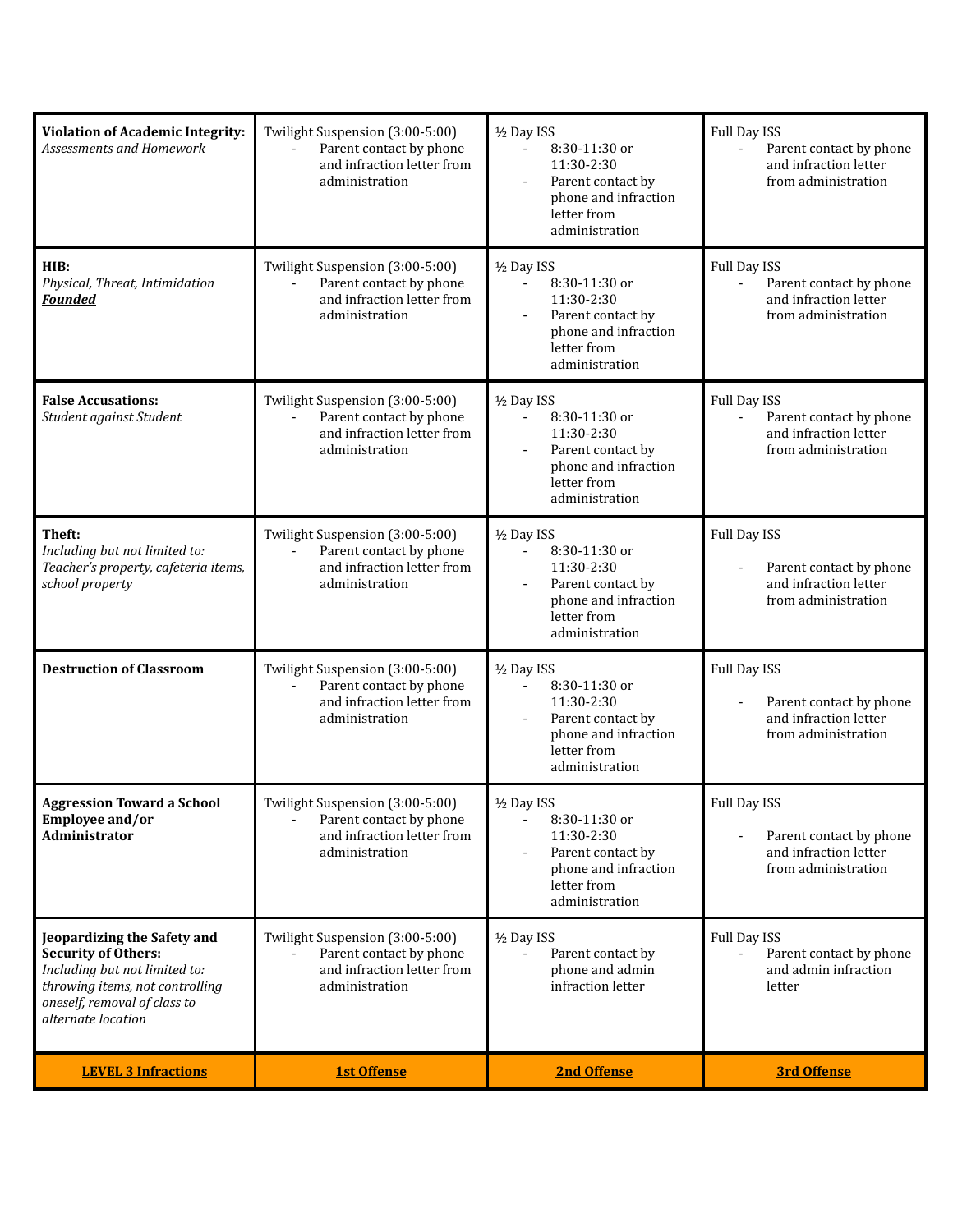| Possession and/or Distribution<br>of OTC Medication                                                                        | Twilight Suspension (3:00-5:00)<br>Parent contact by phone<br>and infraction letter from<br>administration | 1/2 Day ISS<br>8:30-11:30 or<br>11:30-2:30<br>Parent contact by<br>phone and infraction<br>letter from<br>administration | Full Day ISS<br>Parent contact by phone<br>and infraction letter<br>from administration           |
|----------------------------------------------------------------------------------------------------------------------------|------------------------------------------------------------------------------------------------------------|--------------------------------------------------------------------------------------------------------------------------|---------------------------------------------------------------------------------------------------|
| Threatening, Intimidating,<br><b>Demeaning Statements:</b><br>Written, Electronic, or Verbal                               | Twilight Suspension (3:00-5:00)<br>Parent contact by phone<br>and infraction letter from<br>administration | 1/2 Day ISS<br>8:30-11:30 or<br>11:30-2:30<br>Parent contact by<br>phone and infraction<br>letter from<br>administration | Full Day ISS<br>Parent contact by phone<br>$\sim$<br>and infraction letter<br>from administration |
| <b>Inappropriate behavior</b><br>involving physical contact:<br>Including but not limited to:<br>pantsing, sexual advances | Twilight Suspension (3:00-5:00)<br>Parent contact by phone<br>and infraction letter from<br>administration | 1/2 Day ISS<br>8:30-11:30 or<br>11:30-2:30<br>Parent contact by<br>phone and infraction<br>letter from<br>administration | Full Day ISS<br>Parent contact by phone<br>and infraction letter<br>from administration           |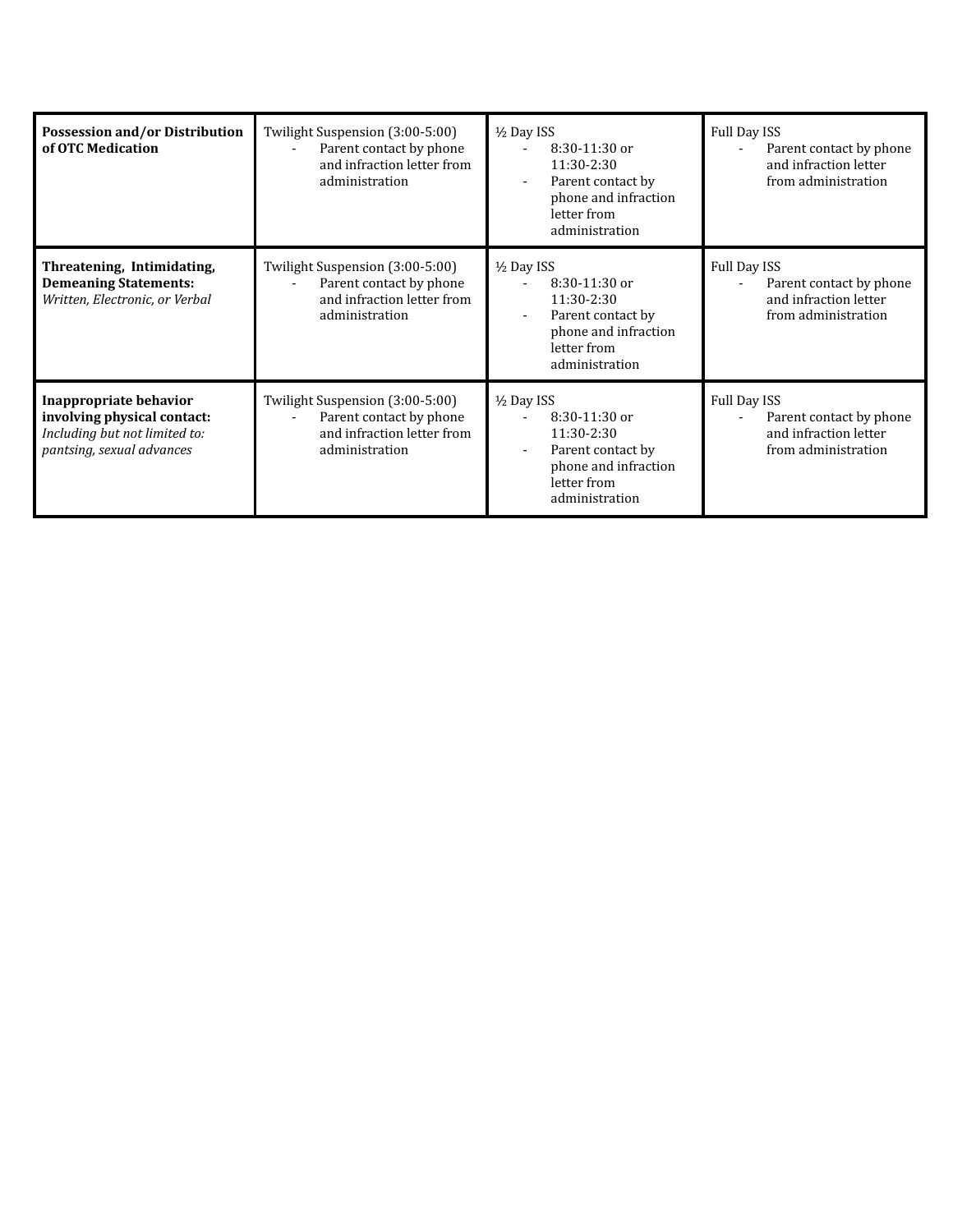| <b>LEVEL 4 Infraction</b>                                                                                                                              | <b>1st Offense</b>                                                                                                            | <b>2nd Offense</b>                                                                                                                                                                        | <b>3rd Offense</b>                                                                                                             |
|--------------------------------------------------------------------------------------------------------------------------------------------------------|-------------------------------------------------------------------------------------------------------------------------------|-------------------------------------------------------------------------------------------------------------------------------------------------------------------------------------------|--------------------------------------------------------------------------------------------------------------------------------|
| Elopement:<br>Leaving or attempting to leave<br>school building or grounds without<br>permission.                                                      | Full Day ISS<br>Parent contact by phone<br>and infraction letter from<br>administration                                       | OSS (Out of School Suspension)<br>$1 - 2$ Day(s)<br>Parent contact by<br>phone and infraction<br>letter from<br>administration                                                            | Superintendent Hearing/BOE<br>Review                                                                                           |
| Elopement:<br>Leaving or attempting to leave the<br>classroom, or space/room the<br>student is scheduled to be in                                      | Removal from class for the<br>remainder of the day<br>Parent contact by phone<br>and infraction letter from<br>administration | Full Day ISS<br>Parent contact by<br>phone and infraction<br>letter from<br>administration                                                                                                | OSS (Out of School Suspension)<br>$1 - 2$ Day(s)<br>Parent contact by<br>phone and infraction<br>letter from<br>administration |
| <b>Physical Altercation/Fighting:</b><br>Including but not limited to:<br>Punching, Hitting, Kicking.                                                  | Full Day ISS<br>Parent contact by phone<br>and infraction letter from<br>administration                                       | OSS (Out of School Suspension)<br>$1 - 2$ Day(s)<br>Bus: 1-2 day Bus Suspension<br>Parent contact by<br>$\overline{\phantom{a}}$<br>phone and infraction<br>letter from<br>administration | Superintendent Hearing/BOE<br>Review<br>Bus: Suspended until Hearing                                                           |
| <b>False Accusations:</b><br>Student against Adult<br><b>Unfounded</b>                                                                                 | Full Day ISS<br>Parent contact by phone<br>and infraction letter from<br>administration                                       | OSS (Out of School Suspension)<br>$1 - 2$ Day(s)<br>Bus: 1-2 day Bus Suspension<br>Parent contact by<br>$\blacksquare$<br>phone and infraction<br>letter from<br>administration           | Superintendent Hearing/BOE<br>Review<br>Bus: Suspended until Hearing                                                           |
| ***Possession of a Weapon or<br>Weapon related paraphernalia<br>or terroristic threat<br>Determined not an immediate<br>threat                         | Full Day ISS<br>Parent contact by phone<br>and infraction letter from<br>administration                                       | OSS (Out of School Suspension)<br>$1 - 2$ Day(s)<br><b>Bus:</b> 1-2 day Bus Suspension<br>Parent contact by<br>phone and infraction<br>letter from<br>administration                      | Superintendent Hearing/BOE<br>Review<br>Bus: Suspended until Hearing                                                           |
| Assault:<br>***In addition to the assigned<br>discipline, the administration has<br>the right to file a formal complaint<br>with the Woolwich Twp. PD. | Full Day ISS<br>Parent contact by phone<br>and infraction letter from<br>administration                                       | OSS (Out of School Suspension)<br>$1 - 2$ Day(s)<br>Bus: 1-2 day Bus Suspension<br>Parent contact by<br>phone and infraction<br>letter from<br>administration                             | Superintendent Hearing/BOE<br>Review<br><b>Bus:</b> Suspended until Hearing                                                    |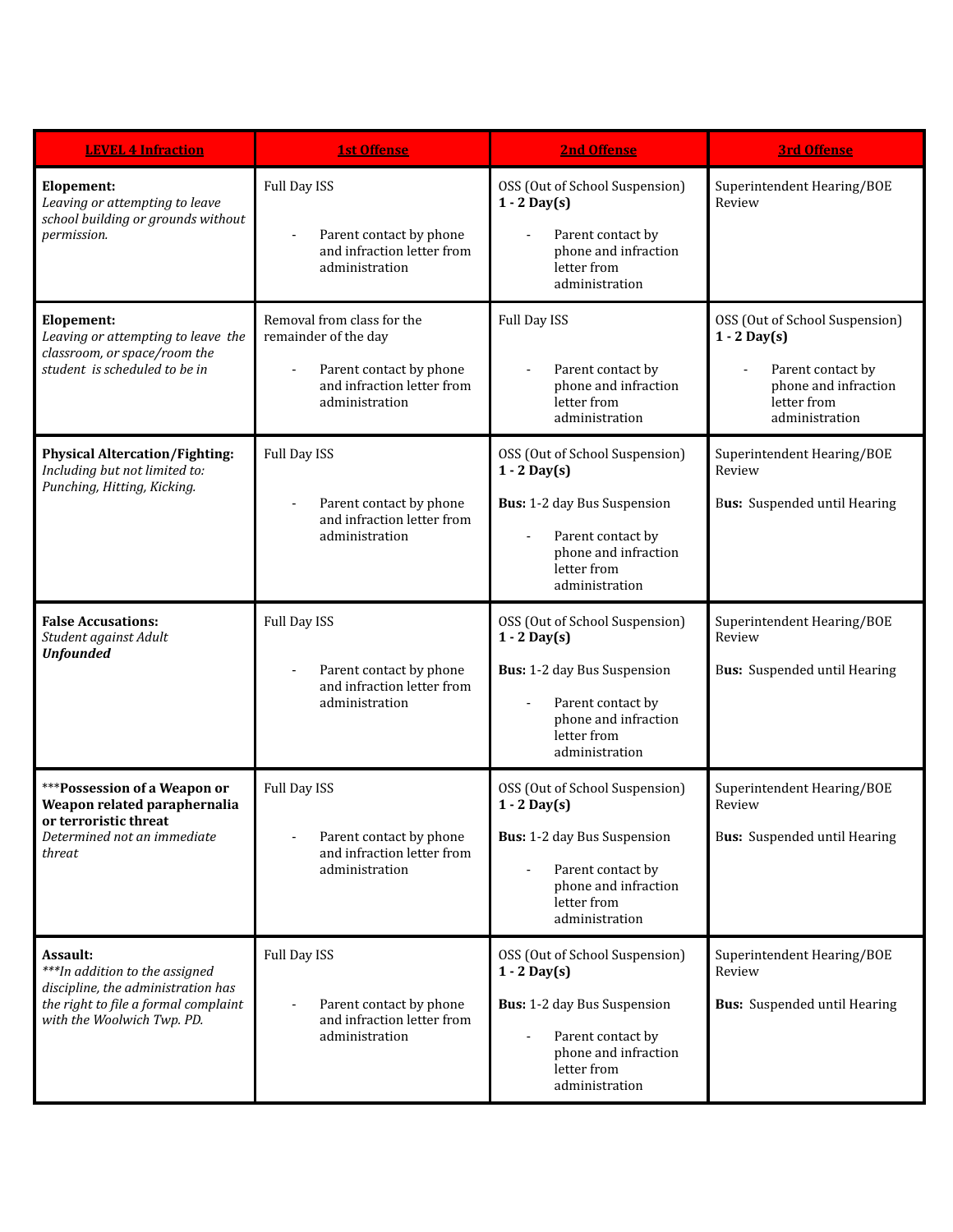| Possession/Solicitation/<br>10 Days External Suspension and<br>Distribution of Alcohol, Illegal<br>Complaint filed with local PD and<br>loss of Good Student Standing for the<br>or Legal Prescription Drugs or<br>remainder of the school year.<br>Drug Paraphernalia:<br>1st Offense: 10 Days External<br>Suspension and Complaint filed<br>with local PD and loss of Good<br>Student Standing for the<br>remainder of the school year. | Superintendent Hearing/BOE<br>Review | Superintendent Hearing/BOE<br>Review |
|-------------------------------------------------------------------------------------------------------------------------------------------------------------------------------------------------------------------------------------------------------------------------------------------------------------------------------------------------------------------------------------------------------------------------------------------|--------------------------------------|--------------------------------------|
|-------------------------------------------------------------------------------------------------------------------------------------------------------------------------------------------------------------------------------------------------------------------------------------------------------------------------------------------------------------------------------------------------------------------------------------------|--------------------------------------|--------------------------------------|

Please Note:

Administrators reserve the right to administer a greater or lesser consequence other than that which is listed. These decisions are based on the severity and circumstances of the infraction. In these instances, common sense will prevail.

Please see below for our Good Student Standing (GSS)Policy to see loss of points and GSS standing status.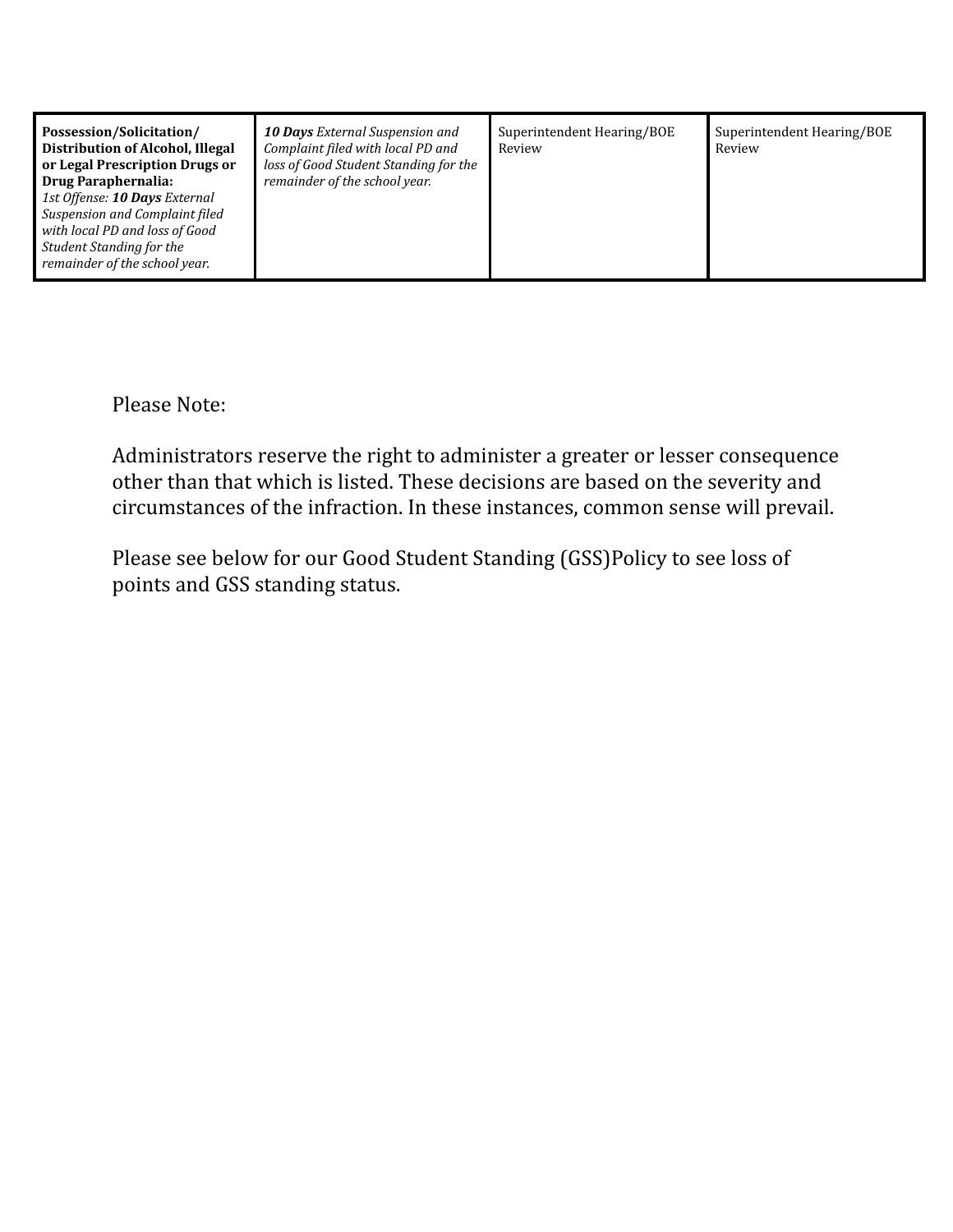# Harker School COMMITTED TO EXCEPTIONAL CHARACTER Good Student Standing Policy

In conjunction with the Comet Pride program, students at the Harker School are all part of "Good Student Standing" which correlates with, and supports, the Positive Behavior Support in Schools (PBSIS) portion of Comet Pride. The premise of "Good Student Standing" is to promote positive character and actions every day, all day, everywhere!

Every student begins the school year, and the start of each month, as a student in good standing. We refer to this as, "Good Student Standing." A student with "Good Student Standing" may attend, or be eligible for participation in an extracurricular activity or club, class trips, classroom rewards, classroom parties, after-school evening events, and Comet Pride Rewards.

*Please note: Students not in "Good Standing" will not be eligible to participate in any of the activities in the aforementioned paragraph if the activity falls within the month they lost "Good Standing". If a student is not eligible to participate in an activity, the student will remain in a classroom with a faculty member or in the main office with an administrator.*

As mentioned, at the beginning of each month, all students will be given a predetermined point bank for "Good Student Standing". During the month, if a student receives a discipline referral, their point bank will be charged with demerits in accordance with the chart below. Demerits are in addition to the consequence related to the infraction outlined in the discipline code.

During the month, if a student's point bank is charged with 7 demerits their "Good Student Standing" will be lost for the month. At the beginning of each month, all students' point banks will be reinstated to 40 points or 100% on the first school day of the following month.

**Every student will begin the month with 40 points in their bank. Students must maintain 33 or approximately 85% of their bank points to be considered in "Good Student Standing" for the month.**